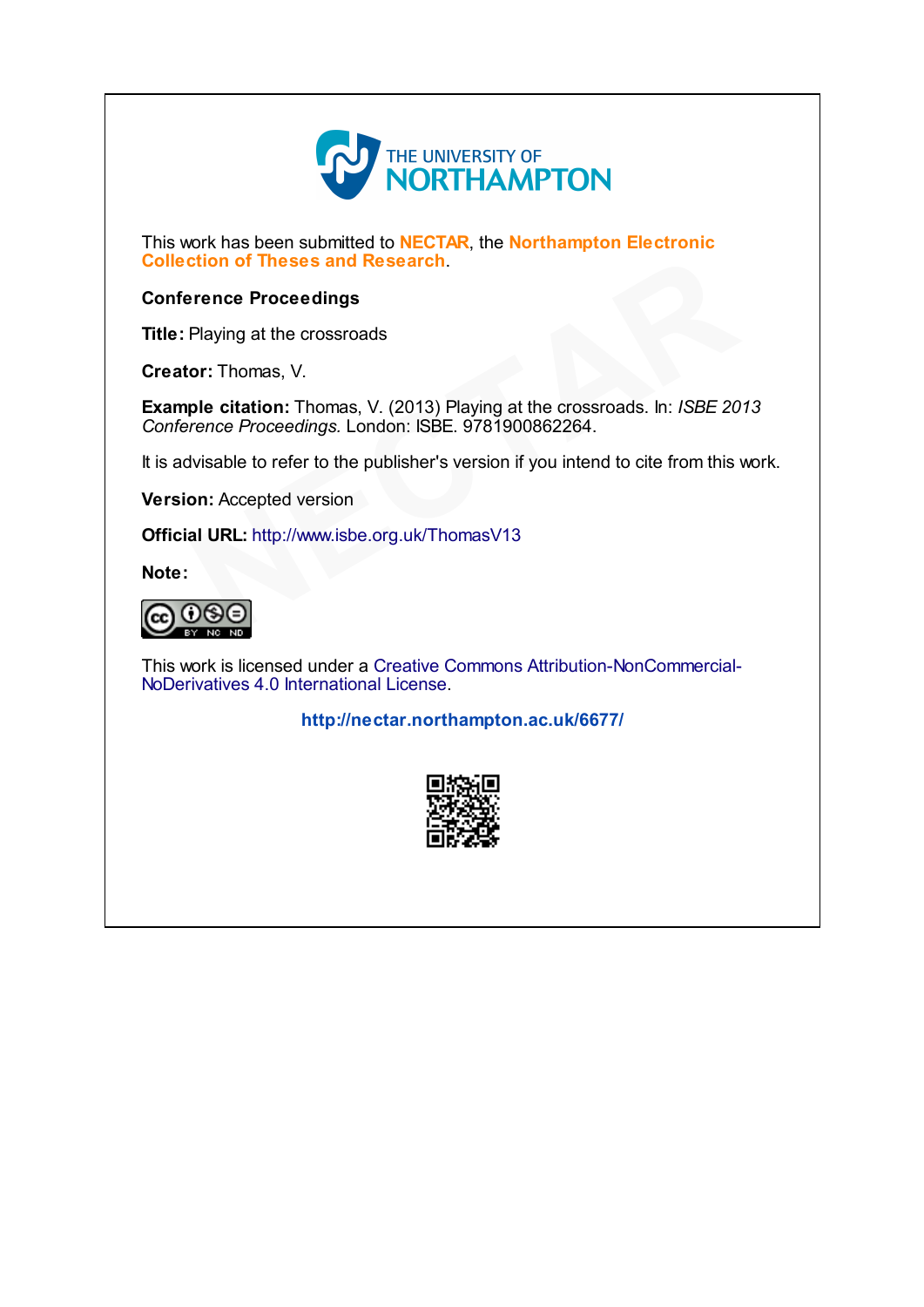# **Playing at the Cross Roads**

Vicki Thomas, Senior Lecturer The University of Northampton The School of The Arts The University of Northampton St. George's Avenue Northampton NN2 6JD 01604735500 x3187 vicki.battle@northampton.ac.uk http://www.northampton.ac.uk/info/20517/research-in-the-school-of-the-arts/1932/design-research-group-drg Creativity, Design, Play, Toys, East Midlands, Education, Enterprise

#### **Objectives;**

The Design Research Group (DRG) at The University of Northampton has been engaged in a number of Knowledge Transfer Partnerships (KTP). Three of these KTP's have involved designing toys, games and playthings. The first exhibition's aim was to act as a research tool to contextualize, analyse and draw conclusions from the KTP experience and collaborations with local enterprises. Then use the knowledge to further research the creative value of play and toy design to all in the community. The curating process for ALL PLAY informed the second exhibition. The data collected will be analysed and any findings will add to the overall outcomes of ALL PLAY. The objective of this research is to establish greater insight into the impact in the form of benefits of design initiatives in the production and use of toys and the role of play in society.

#### **Prior Work;**

This research is informed by a series of Knowledge Transfers partnerships undertaken by the DRG for Sue Ryder, John Crane Ltd and BCE (Distribution) Ltd. The group has gone on to research the design management implications of these projects for designers and social enterprises.

#### **Approach;**

Two exhibitions and a symposium were planned for 2013 (June-July and October-November) to showcase, review and extend the collaboration with the KTP partners. The first was held at the Collective Collaboration Gallery in the Northampton Town Centre. It enabled the DRG to examine and disseminate the experience and demonstrate the benefits of the KTP projects. It enabled further research about the value and impact of the local toy industry in the Northamptonshire, past and present and to forge links with local community and business organizations. The symposium and second exhibition held at the University provides an opportunity to explore current global trends in design for play in the publishing, health, leisure, gaming and interior design industries in more depth. The process of curating the exhibition involved networking and bringing a wide range of experience, theory and case studies together. Creating a ludic play space in the galleries provides for another level for theoretical exploration, research and design.

#### **Results;**

Primary research in the form of interviews undertaken into the local toy and play, complements work being undertaken by the Museum of Childhood, indicating that a specific study needs to be undertaken into the regional history of the toy industry. There is scope for DRG to support and investigate further into the international role of toy design and distribution organizations that are based in the East Midlands. The exhibitions highlighted the impact of the DRG's KTP research on different communities and industry sectors. The event emphasized the diverse and shared perceptions of the creative benefits of play. Knowledge was transferred back to the University feeding into teaching and learning and particularly in further collaborative research work.

#### **Implications;**

Oral History on the British Toy-Making Industry has yet to be published and its focus is recording the past manufacturing experience and not the dynamic role of creativity and design management in this sector today. The curatorial process has brought together past and present, the local and the global, the practitioner and the academic. The initial research indicates the increasing international importance of creativity and design in the play sector with a focus of enterprises based in the UK. There is an expectation that second set of events will explore and extend the debate further.

#### **Value;**

ALL PLAY is the umbrella title for the events and the paper showcases the benefits of the curating process, allowing the DRG to share their Knowledge Transfer research and account for the impact of it and at the same time continue to build collaborations and information about the value of play locally, to the creative industries, social well being across all groups and enterprise internationally.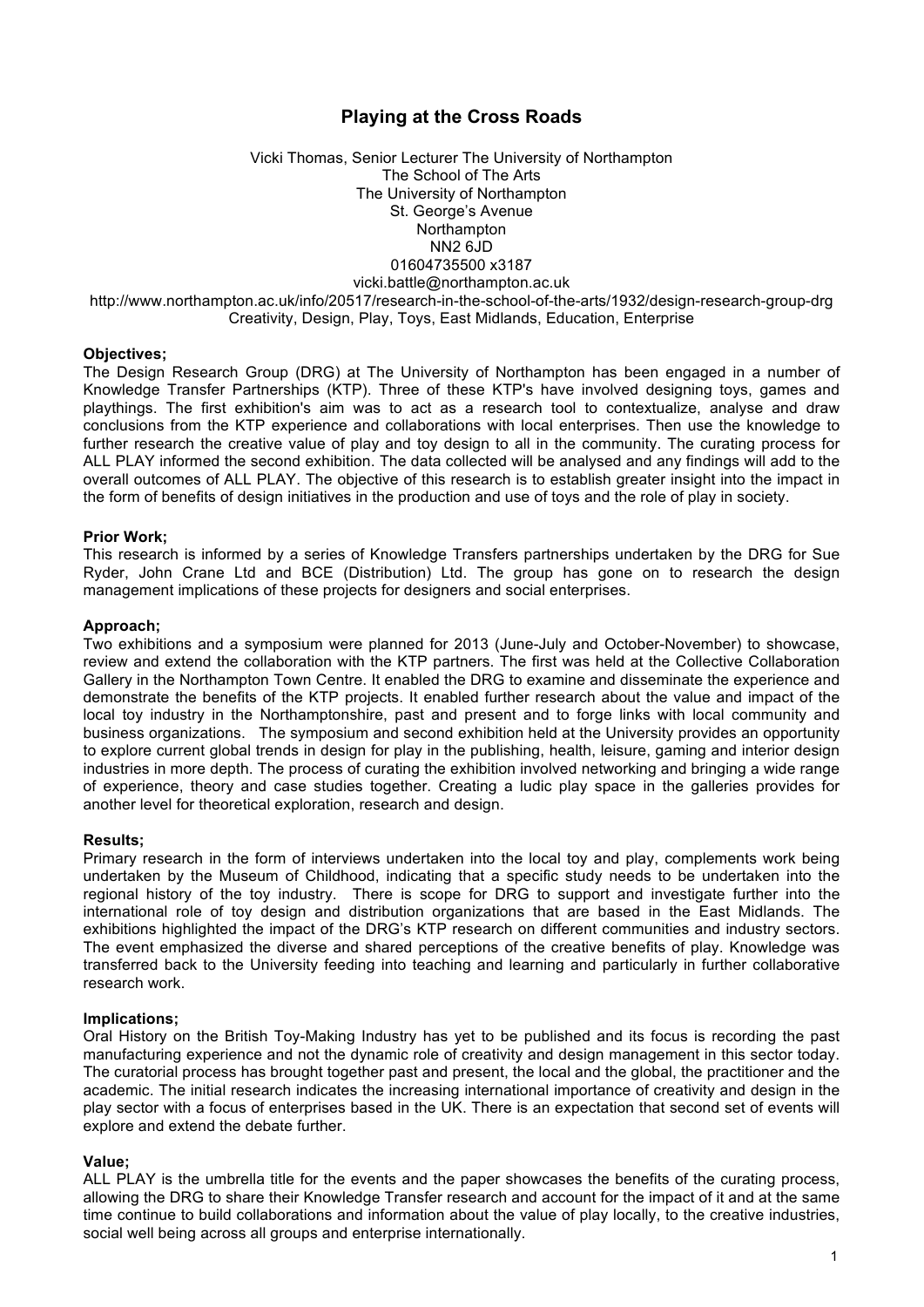## **Introduction**

The Design Research Group (DRG) at The University of Northampton has been engaged in a number of Knowledge Transfer Partnerships (KTP). Three of these KTP's have been involved in designing toys, games and playthings. The aim of this paper and the ALL PLAY events was to share the experience and continue to research the value of play and its relevance to enterprise. It is an active process where ongoing established collaborations with local firms and social enterprises will generate new wider community partnerships. "ALL work and no PLAY makes you a dull DESIGNer" is the full title of two exhibitions and a symposium held in Northampton in 2013.

Curating and organizing the exhibition was the first stage of the research process. It enabled the DRG to refresh contacts with existing partners in manufacturing and the design industry, draw on the expertise of staff in other faculties such as the School of Education and link with research being gathered by local and national museums. The first event based in the Collective Collaboration Gallery had a local focus, working with local firms, archives and an existing network of contacts. With the second exhibition and symposium the intention was to expand and strengthen the educational and international context of the project at the University and draw conclusions on the development and progress of local design manufacturing and its impact on the development of 'play'. Described in toy terms it is more about finding the pieces of a jigsaw, bringing histories, case studies, products and academic research together. At this point the puzzle is not finished and there is no expectation that DRG have the complete picture or full argument. There remains an exciting prospect of further research and collaborative work.

The DRG were aware of prior research about play (Huizinga, 1949), on creativity (Johnson, 2007) in education (Moyles, 2010) and toy as culture (Sutton-Smith, 1992). There are studies of the UK Toy industry that cover notions of improving design (Brown, 1998). There is a body of published work relating for each area of the exhibition. Individuals and organisations currently working in the field were approached to contribute to the exhibition and the symposium. The publication of a catalogue or conference proceedings is one of the intended outcomes, along with the submission of academic papers about the events at The International Toy Research Association Conference in 2014.

## **Background Information and Research**

The KTP schemes are government-funded projects building bridges to allow knowledge to transfer between the University and the wider community, particularly local enterprises. The DRG's partnerships have involved embedding design capabilities into firms that were previously buying and distributing finished products from overseas, rather than designing and creating their own ranges.

The nature of the underpinning research for the partnerships took the form of applied research in the fields of Product Design and Design Management over a period of twelve years with a number of organisations distributing and manufacturing a range of products including toys, games and gifts, signage, phone systems, building products, household goods and train seats mainly in the Northampton region. Three of the partnerships were involved in designing for play.

Randle Turner (2007) applied his research on computer aided design and on creative applications of visualising software together with research on the use of specialist laser cutting and three dimensional printing technologies in creating prototypes, and in introducing and embedding concepts of the design process and design management into the work of the companies. He was the lead academic on all three KTPs included in this paper.

The research undertaken by Derek Attenburrow (2009) and applied in the KTP's was in the area of decision making in the design process. His particular focus was on the importance of drawing in communication across cultural and language boundaries. John Wood's (2010) industrial design experience and research into design for plastic products supported Randle Turner's work with the business partners. He presented joint papers with his KTP Associate disseminating their collaborative research in the Far East before later publication. (Wood and Findlay, 2012)

Friedemann Schaber's research into the use of new materials resulted in a materials library for use in applied research projects including the KTP's. His research on ethical manufacturing techniques and sustainable production was also applied with the companies involved. He has published on the benefits of the KTPs for design management in businesses and social enterprises. (Schaber, 2011, Schaber, 2010, Schaber 2008)

Vicki Thomas's research lies in design history (Thomas, 2012) social and cultural theory (Thomas, 2011) and design management (Schaber and Thomas 2008). Her role in the KTP was contextual and she has had a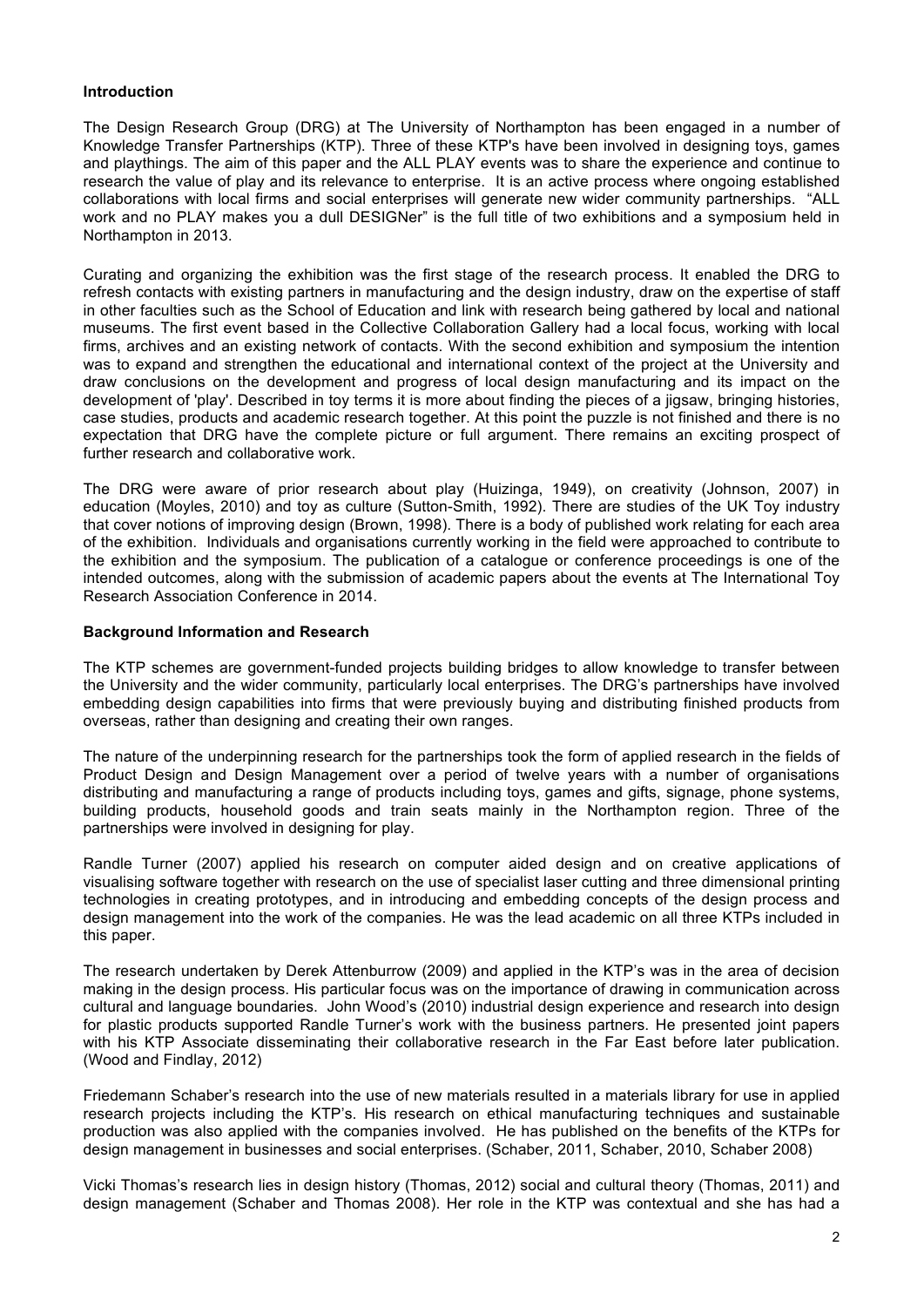research role in these KTPs, situating the product outcomes in a theoretical study of the importance of Play. Friedemann Schaber and Vicki Thomas have collaborated on a series of projects about crosscultural design and designing for global production. (Schaber and Thomas 2008, Thomas, 2012)

Social and cultural theorists argue that play is a social process found in all cultures. Johan Huizinga (1949) in 'Homo Ludens' explores the meaning of play in different cultures and languages. He stresses that in all cultures,

…play is a voluntary activity or occupation executed within certain fixed limits of time and place, according to rules freely accepted but absolutely binding, having its aim in Itself and accompanied by a feeling of tension, joy and the consciousness that it is "different" from "ordinary life". (Huizinga, 1998 p28)

The term he uses to describe this overarching notion of play is "ludic" and covers all aspects of the social behavior or process, as we would define it in the English language. One of the key aspects of his research is his emphasis on a notion of a time and place for play. The DRG's exhibitions created specific play spaces and sections in the exhibitions in order to share and explore the KTP research and experience with others, specifically explore the creative benefits of play.

Brian Sutton-Smith writing in in 'The Ambiguity of Play' in 2001 argues that there are some seven rhetorics of play; progress, fate, power, identity, imaginary, self and frivolity. The focus in the exhibitions was on creativity and toy design. In his terms the focus was on "progress" through the educational benefits, "identity" with community aspects and "imaginary" with the creativity benefits of play for all. His argument includes:

"...that play's definition must be broad rather than narrow, including passive or vicarious forms as well as active participant forms, including daydreams as well as sports and festivals"

"....that it can be as momentary as a piece of wit, or can endure as long as the one-year cycles of festivals or the four-year cycles of the Olympics. That it can be spatially as diffuse as a daydream or as articulate as a sports stadium."

"....that play is like language; a system of communication and expression, not in itself either good or bad."

(Sutton-Smith, 2001 p219)

Only when work began on the exhibition were the team aware that this work had important implications on a key regional industry and has the potential to assist in its development. The East Midlands was the major U.K. toy producing area for most of the twentieth century and is still the major distribution center for the toy trade. The East Midlands are literally at the cross roads of the UK on major north and south routes, as well as with good routes to major container ports. In the twentieth century local manufacturers took the lead because they were innovators experimenting with new plastic materials, rotary molding and stamping processes. Much design and development has remained in the region even if products and components are manufactured elsewhere.

The DRG's KTP research have focused on play in the toy trades but the benefits can also be seen across what is termed as the Creative Industries (Smith, 1998). This paper aims to share the group's experience and to bring individuals and enterprises together around research into creative benefits of play to community wellbeing and the economy as a whole.

## **Knowledge Transfer Partnerships Experience**

The first partnership was with **Sue Ryder Care Direct Ltd** based in Daventry. The charity Sue Ryder provides neurological and palliative care through care homes and they raise funds through a chain of some four hundred charity shops. They retailed goods donated but also non-bespoke items such as novelty giftware, decorative items for the home and toys. They initiated the partnership by approaching The University of Northampton's (TUN) design department to see if they could help them create some products for their shops, so that they could offer their customers and supporters a bespoke range. Randle Turner, the course leader and key member of the DRG introduced and guided them through a KTP application. The partnership involved recruiting a graduate to work as an Associate, employed by the University but based at the Charity. Stewart Betts joined with the remit of embedding a fully functioning design capability into the offices at Daventry. The plan also included a short design project as well longer product development role. The opportunity arose to work with the Daily Mail Newspaper to design a Fantasy Castle that would just be offered to its readership. The gross profit for the charity from the castle was in excess of £132,000 and in addition they benefited by the equivalent of £200,000 of free publicity nationally through the newspaper. The design of the castle was carefully considered for manufacture in the Far East and distribution by mail order, so raised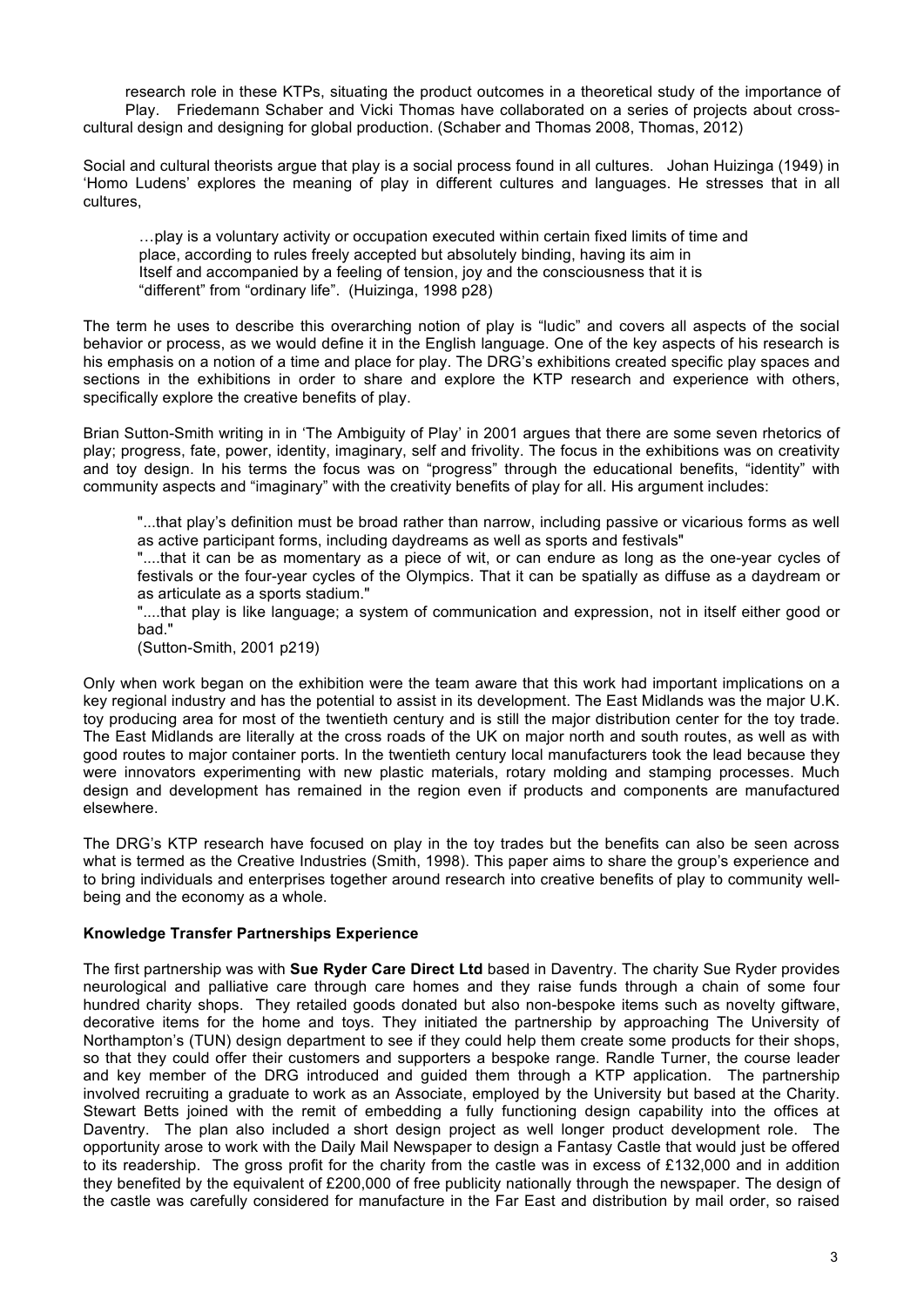issues about designing for global production that were then shared with students and though academic conferences.

The charity had always sold dolls houses, which were commonly bought by adult collectors or by adults for children. Stewart Betts designed new houses and furnishings just for the charity shops. He worked with Friedemann Schaber and shared his experience with student cohorts, asking them to design an Art Deco dolls house. This allowed them to explore the history of design and educational theories during the 1930's as well as consider what play means not just for children but also for adults and the growing importance of crossgenerational play. The houses had to be designed for production in China so visual communication, ethical, environmental issues had to be considered. (Schaber and Thomas, 2008)

The ideas of early years educational theorists like that of Dr. Maria Montessori, with its stress on the importance of child-sized furniture can be seen in a range of children's stools designed by Stewart Betts and sold by the charity. He went on to design guitars to be sold under the "Ryder" brand illustrating another use of play. The range was to encourage people to start playing but he was asked to develop a guitar to be designed and manufactured by the charity on behalf of the "Lambretta", drawing in different and younger audience for the charity shop, just before these sorts of outlets became sources a fashionable vintage products.

The collaboration between the DRG and Sue Ryder raised their sales turnover by £1,000,000, a rise of over a quarter over the duration of the partnership, and profits went up by £400,000. The Gold Green Apple Award has acknowledged Stewart Betts's achievements for Sustainable Design and the accolade of being a named the Business Leader of Tomorrow for 2008. Stewart Betts contributed to the impact of the research beyond the partnership giving a paper in Portugal (Schaber, Turner and Betts, 2007).

Richard Crocker was the Associate at the second play related KTP, **BCE (Distribution) Ltd**. They produce leisure products such as pool tables and air hockey games from a base in Bristol. The distances between the partners' locations were out-weighed by the shared experience and collaboration. The brief here was to research and design then implement and embed a new design methodology enabling them to create innovative and unique sports products into the company's range. The use of computer-aided design software was key to the success of this partnership. Innovative technology in the company's terms allowed them to do far more to develop their brands, such as Riley, and adapt to a changing global market. Randle Turner played a key partnership role because of his expertise in computer aided design (CAD) software and the developing prototyping technologies. (Schaber, Thomas and Turner 2010)

Graphic design went hand in hand with product development. Four new games tables were designed, two of which went into production. Exhibition stands and websites were designed side by side with new graphics on products. Understanding the importance of play in the leisure market in the UK was important, but Richard Crocker was also called upon to design high-end cues and tournament specified tables for the Chinese market. CAD technology was allowing the firm not only to compete with cheaper global production but it was providing them with the capabilities to export to flourishing markets in China.

The three and a half year involvement was seen as very beneficial for the firm. They were able to cut the costs of out sourcing design for print catalogues and a website amounting to at least £75,000. The value of the numerous brand developments has not been published but the business has continued to expand its markets and Richard Crocker remains central to those developments.

The third KTP was with **John Crane Ltd;** a toy company based in Northampton. The collaboration started with a student toy design project. This coincided with the appointment of a new Managing Director Jonathon Thorpe and it proved to be a valuable learning experience for all concerned. The firm produces high quality wooden and educational toys to schools and playgroups but they also supply own-brand ranges to retailers like the John Lewis Partnership. They had access to design facilities supplied by manufacturers abroad but they had no design facility of their own and were not able to respond quickly to changing markets.

The DRG were able to share their KTP experience and recommended they apply for funding. The bid was successful and an Associate selected. The appointment was made at a time of great change within the company and the Associate was tasked with setting up the design development process and design a new brand of toys for the firm so that they were less dependent on specific Far East suppliers. Due to all the internal changes, John Crane Ltd decided not to continue the KTP after a year, but the collaboration with the DRG continued.

Changes in management were also occurring at Sue Ryder and when a new senior design role arose at John Crane, the DRG was able to suggest Stewart Betts apply for the post. Stewart Betts has been involved with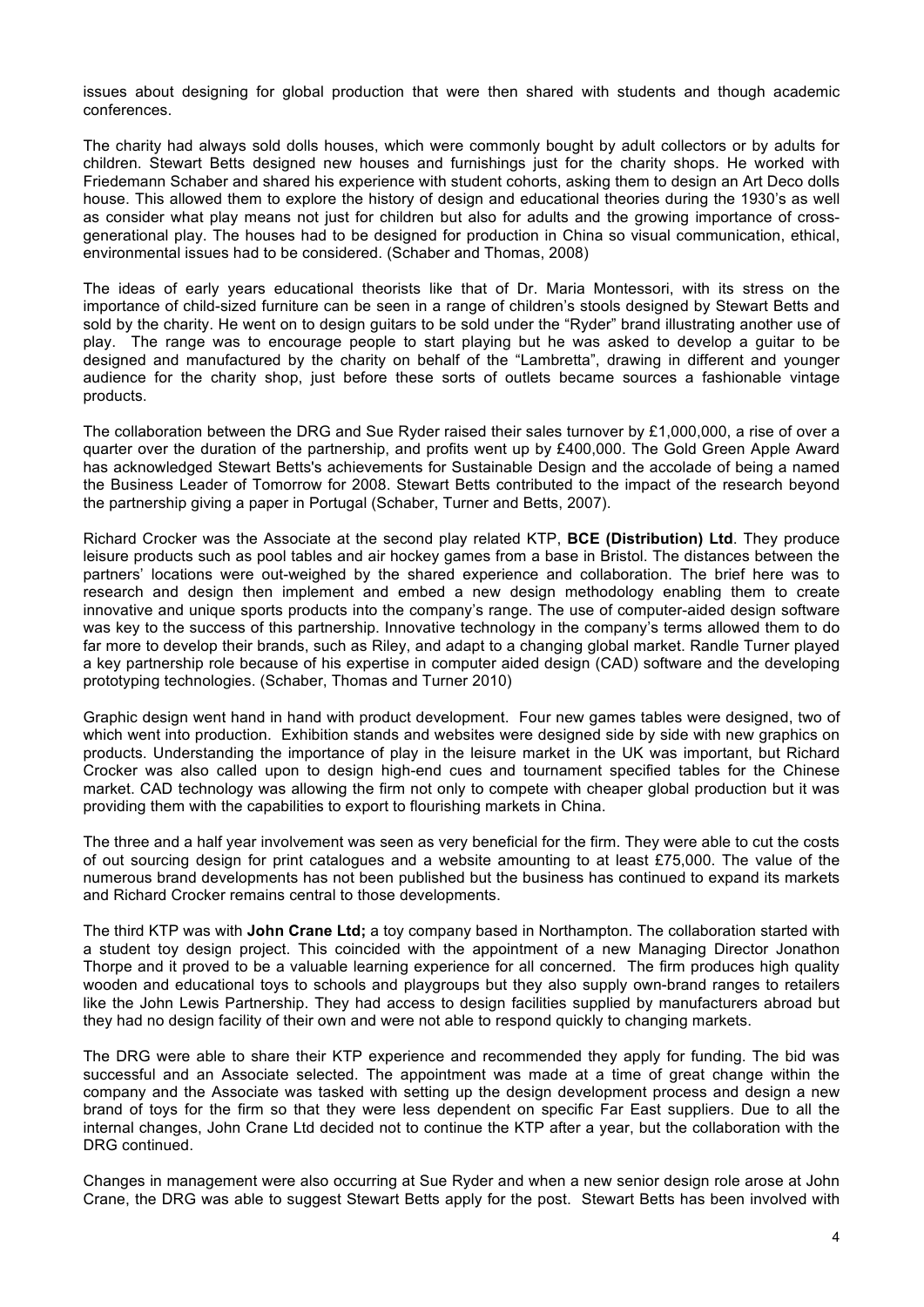the launch of the Tidlo Brand for the company and designed twenty-eight new toys for their current collection; including prams, sorting boxes and, of course, dolls houses. BCE and John Crane Ltd testify to the value of design in their current business plans and the role the DRG played in that process.

## **The Implications of the ALL PLAY Exhibition as Research**

The ALL PLAY exhibition was originally proposed by the DRG academic partners at a KTP meeting and actively encouraged by Jonathan Thorpe. He was aware of the history of toy production and the current distribution hub in the East Midlands. The firm sponsored the event by supplying banners and helping with three key sections of the exhibition, which showcased local firms including their own work with the University. These three KTP partnerships form the core of the prior research for the ALL PLAY exhibition. The DRG has been involved directly in eight partnerships generating £742,555 of external funding for the University. The projects have been varied from melamine tableware to train seating. A KTP is two way process and the benefits for undergraduate education have been varied and valuable, from an increased knowledge of design for a global market, through exploring green and ethical issues to simply encouraging them to experiment, play and be more creative.

The exhibition was seen by the DRG as an opportunity to set aside a 'ludic' play space to showcase the research from all three KTPs and to continue to work with the Associates and the companies involved. Jonathan Thorpe saw it as worthwhile for John Crane and the toy trade and he provided links to other enterprises in the region. The plan was to share and learn more about the significance to toy design, production and distribution by working with the local community and enterprises. All those who contributed information and samples to the exhibition were invited to all three events. Press releases were sent out on a local level for the first event and network as widely as possible. There was interest from local radio resulting two interviews.

It was the intention that the first exhibition had a community focus and was set up in an empty shop unit. The space had been taken over by two postgraduate students a year before as a gallery space, "Collective Collaborations", and the DRG worked with them and their contacts to share the research with the town. The exhibition was open in the Gallery from 8 - 29 June 2013. Thirty-six toy firms, designers and organizations were involved. The display included cabinets with vintage items, current products and books that could be played with by visitors.

The response from the public was collected by a head count of visitors, a comment book, and through the construction of communal bunting which allowed more creative and playful feed back. The gallery staff also acted as observers and tried to capture stories and record them.

The first section **Toy Stories** presented examples of four local toy-manufacturing companies Bassett-Lowke, Mettoy, Rosebud Dolls and Burbank Toys. There was a map showing other toys and play firms in the UK, which illustrated the concentration of the toy trade in the East Midlands. The firms included playground companies, toy distributors, games designers as well as manufacturers. The toy firms showcased were all involved in manufacturing innovation and the mass production of toys in the twentieth century, but all have now been taken over and production shifted abroad. Skills developed in boiler making, engineering and the leather trades, had been adapted to new plastic materials and fabrics. Jigsaws and metal toys were die stamped from card and sheet metal and dolls heads were rotationally molded in plastic with their stitched nylon hair. What had been produced in limited number in wood and ceramics could now be produced in volume by machine. Northamptonshire was shown to lead the move to the industrialization of toy production.

Several of these manufacturing firms were bought by foreign companies like Mattel, allowing American firms to trade in the UK and then into Europe. Others are now part of large conglomerates specializing in modelengineered ranges targeting the adult model engineer as much as the child, like Hornby. The John Crane KTP had highlighted the local heritage and the exhibitions allowed the DRG to make contact and start to record a local oral history. In addition it became clear that the toy trade remains important locally. Northamptonshire is now a major marketing and distribution centre for the trade. The DRG research paralleled the British Toy Making project being undertaken by the Museum of Childhood at Bethnal Green into British toy manufacture as a whole.

**Films** in the exhibition showed toy production at three of the four firms. (British Pathé, 1968, MACE, 1977- 1982) Wenman Bassett-Lowke (1937) made his own film it showed model production but also sports activities. It included local Art School students "at play" appearing in a theatrical performance. Bassett-Lowke was involved in the development of the Art Deco swimming baths, where student designed the tile decoration. In the 1930's sport and play were seen as beneficial to all and this is clearly reflected in the film. Current studies also highlight the links between toys, play and architectural design (Kinchin, 2012 and Vale, 2013).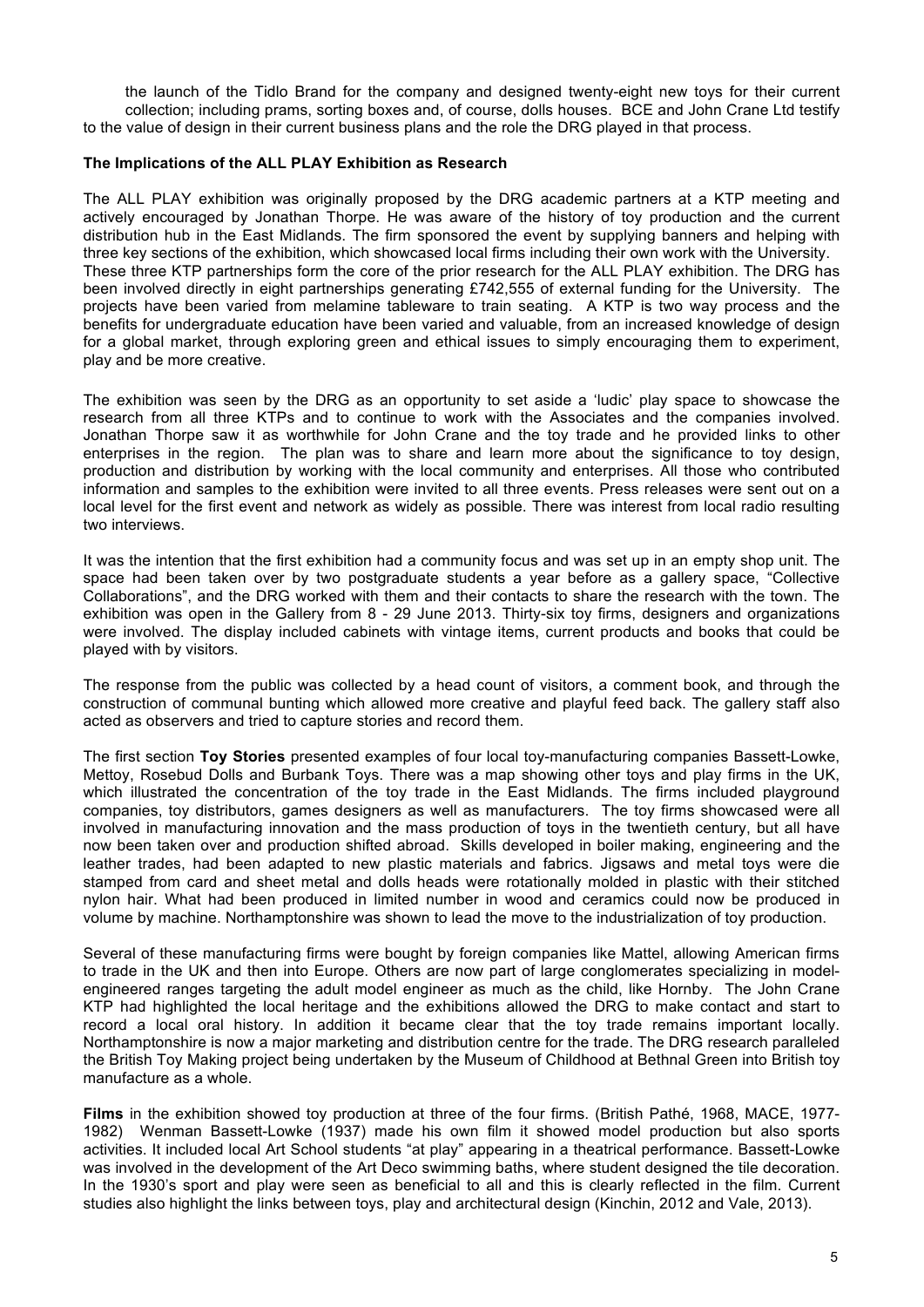Toys provide an opportunity to scale down, experiment with and test new materials and processes. The mechanical principles - like the wind-up engines on Bassett-Lowke boats and trains, can be seen in a fresh light when one thinks of the effect of Trevor Baylis's wind-up radio and its spinoffs products on the environment and African communities. The toy trade continues to provide space to test out technology, for the last two years recent London Toy and Hobby Fair has showcased firms displaying robot cars controlled by mobile phone apps. It is an industry open to new ideas and innovation. New firms can learn from business histories particularly how others managed design and innovation. A local collector receives regular inquiries from designers working for international toy firms that want to handle vintage toys in order to see how they were constructed. This highlighted the importance in playing with old toys to solve current design problems.

**Early Benefits** looked at the work of toy firms outside the region that were influenced by the educational and psychological ideas being developed in Europe from the late nineteenth century. The Early Years Education Team at the University became involved developing a time line to show how these ideas become a central feature of nursery and primary education in the UK (Moyles, 2010). There was no attempt to cover this area in depth as it is well researched elsewhere, but to omit the history would have ignored the impetus its provided to designers to create "good" toys.

In the Interwar and Post-war decades, Hilary Page, Paul and Marjorie Abbatt (V&A Museum, 2013), Edward Newmark and the owners of James Galt & Company were studying psychology and child development theories (Page, 1953) and their effect on primary education. They did not simply write, teach and promote these new ideas but they set up companies and shops to sell toys designed to encourage child creativity and intellectual development. They took theory and turned it into playthings. (Brown, 1998)

Hilary Page is at the border of the Toy Stories and Early Benefits sections as he argued that plastics were cleaner and safer for children. He published his research (Page, 1953) and produced stacking, nesting and shape sorters, versions of which are now in every range of educational toys. He also invented the interlocking brick that was later adapted and patented for the rest of Europe by Lego. It allowed Lego to make the transition from wooden based batch production to volume plastics. Hilary Page was certainly an important innovator but was unable to protect and exploit his ideas fully through his Kiddicraft brand.

The border between education and manufacture was narrow and ideas were shared. The research for the exhibition has been encouraged by Galt Toys, as their own archive was destroyed by fire in 2003 and the company had passed through several owners. The designers we interviewed all argued that the firm did not produce toys with the same design values as those held by Galt Toys in the 1960s and 1970s. The DRG were able to bring together personal archive material or interview, three of the designers and illustrators working for the company in these decades: Ken Garland, Roger Limbrick and Barbara Sampson.

Many of the Galt designs are still in production but now made of plastic rather than wood or card. By the 1970s high quality plywood was becoming expensive and Galt's games and puzzles were printed onto card rather than wood. Partial histories of all these firms and some of the designers can be found on line (V&A, 2013) but much has been learnt by comparing their accounts, for example the Galt and Abbatt stories would not be complete without the vision of Edward Newmark – a shop manager who worked for both firms and commissioned the designers. The DRG are particularly interested in the retail buyers' role in design and product development and their approval and understanding was key for John Crane and Sue Ryder (Thomas, 2002).

For many consumers wooden toys and educational toys went hand in hand (Brown, 1992). Plastic had negative connotations of being cheap and mass produced. Plastic toys are easier to produce to meet the ever-improving health and safety standards. Galt, Kiddicraft and Fisher Price started to produce high quality plastic nursery toys. By the 1980's each High Street had an Early Learning Centre that specialized on educational toys (putting wooden train sets ready to play with in their windows). Here again the retailer was promoting well-designed educational toys.

Roger Limbrick, as well as designing for firms like Galt, started a series of specialist courses at the London College of Furniture including designing for disability, a specialist masters degree in the subject and craft based toy design and making. Roger Limbrick was the link to the next part of the exhibition, **Caring Connections** that was set up to showcase the therapeutic benefits of play. Play is good for us what every our age or ability. One need only think of the Paralympic games in London in 2012 and their history, to understand the argument play can be beneficial. The DRG went back to Sue Ryder to include the Stewart Bett's designs for the Fantasy Castle and stools in the exhibition, to display the toys that helped raise funds for the charity's therapeutic work. Most play and games are seen be healthy and are thought to make us all more capable.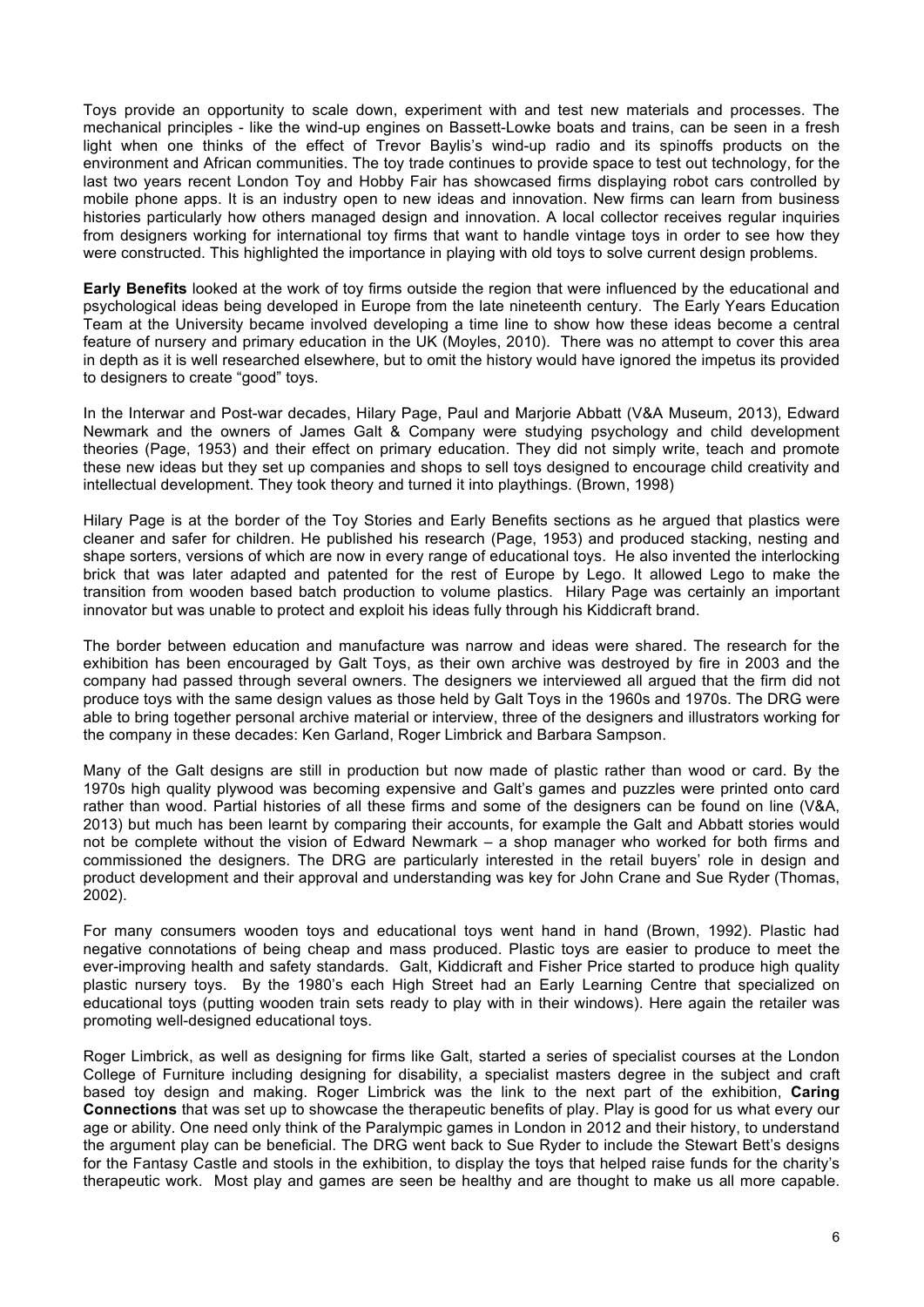But play activities also raise funds. One need only think of the London Marathon or even Red Nose Day to see why play makes money for good causes.

Toys and playrooms are found in schools, hospitals and care homes up and down the country. They are not just provided in children's areas. Architects and interiors designers have to understand play and its benefits. Royal institute of British Architects ran a competition, for an innovative play and garden space at the Royal Hospital London. Increasingly toys are being designed for people with dementia and play activities are being used to help designers and manufacturers understand the needs of an aging population better. (Morante, 2011) Co-design is allowing the consumer to directly affect the finished design solution. Designers are using focus groups and play sessions to help them meet the needs of the aging population (Myerson, 2011). Feedback from visitors recommended the inclusion of toy libraries and the development of soft play areas and sensory rooms in the later show.

**Design Futures** in the exhibition looked at Stewart Betts's ongoing design work for John Crane and the company's collaboration with Northampton School of The Arts' students. Often undergraduates' play-related research goes no further than the psychological development of a child. The DRG found that play projects make them think about the future, as they consider what younger people may want or need. They have to think about standards and safety. Challenged by a world where toy production is global, trade ethics are brought into question. They learn to communicate visually (Attenburrow, 2010) with designers and manufacturers abroad and overcome cultural and linguistic differences (Schaber and Thomas, 2008). They explore new design tools, such as three-dimensional printing and try out new materials and processes. Most importantly they are more likely to play and experiment. Play projects encourage creativity. Some students return to childhood favorites (e.g. "Transformers") before challenging themselves to create new solutions. The opportunity of working with licensed properties and characters raises questions about intellectual property and the value of design and ownership of ideas.

**Global Well-being** looked at enterprises promoting play and toy design today. Many of these firms like DKL (Marketing) Ltd and Osborne Sports and Toys are small family run business collaborating together through organizations like the Toymaster and the British Toy and Hobby Association (BTHA). These organisations work together in a market where larger retailers and toy conglomerates offer less choice and expertise to the consumer. William Osborne commented on his visit to the Collective Collaborations Gallery that the relatively small footfall was only to be expected with the continuing recession and changing shopping patterns. The use of a shop unit for the show gave the researchers an unexpected insight into the independent toy retailers' problems and customers.

The educational benefits of play still hold sway and are not questioned by the current local toy distributors. But many are seeking to go a step further. More toy companies are using criteria which Galt and Abbatt pioneered but taking them further:

> Encourage traditional play Boost creative thinking Inspire the developments of one's own imagination Not made of plastic Without batteries Sold in independent toy shops Durable, stands the test of time Without thousands of different functions (Slow Toy Movement, 2012)

Wood is back as one of the preferred materials for educational toys but now from sustainable sources (John Crane Ltd). Plastics are recycled and play is used to generate awareness of global issues (Ocean and DKL) Children are encouraged to make toys from waste and found objects. These are packaged and sold as kit assembly play products, circumnavigating some restrictive standards Smaller design-lead producers are generating innovative products and distributors like Asobi are specializing in selling "well-designed" ranges.

Organizations like The BTHA and Play England are promoting play in the community – the benefits are perceived as being far wider than the remits of their member organizations. Playgrounds in schools and the community are being reconsidered again. The exhibition included recent playground projects undertaken by James Engel, an architect who recently joined the DRG. The second exhibition provided an opportunity to explore his work and invite back graduates who now design playground equipment, thus expanding the impact of the KTP research into the play equipment industry. Play is seen as socially good and benefits students and older school children.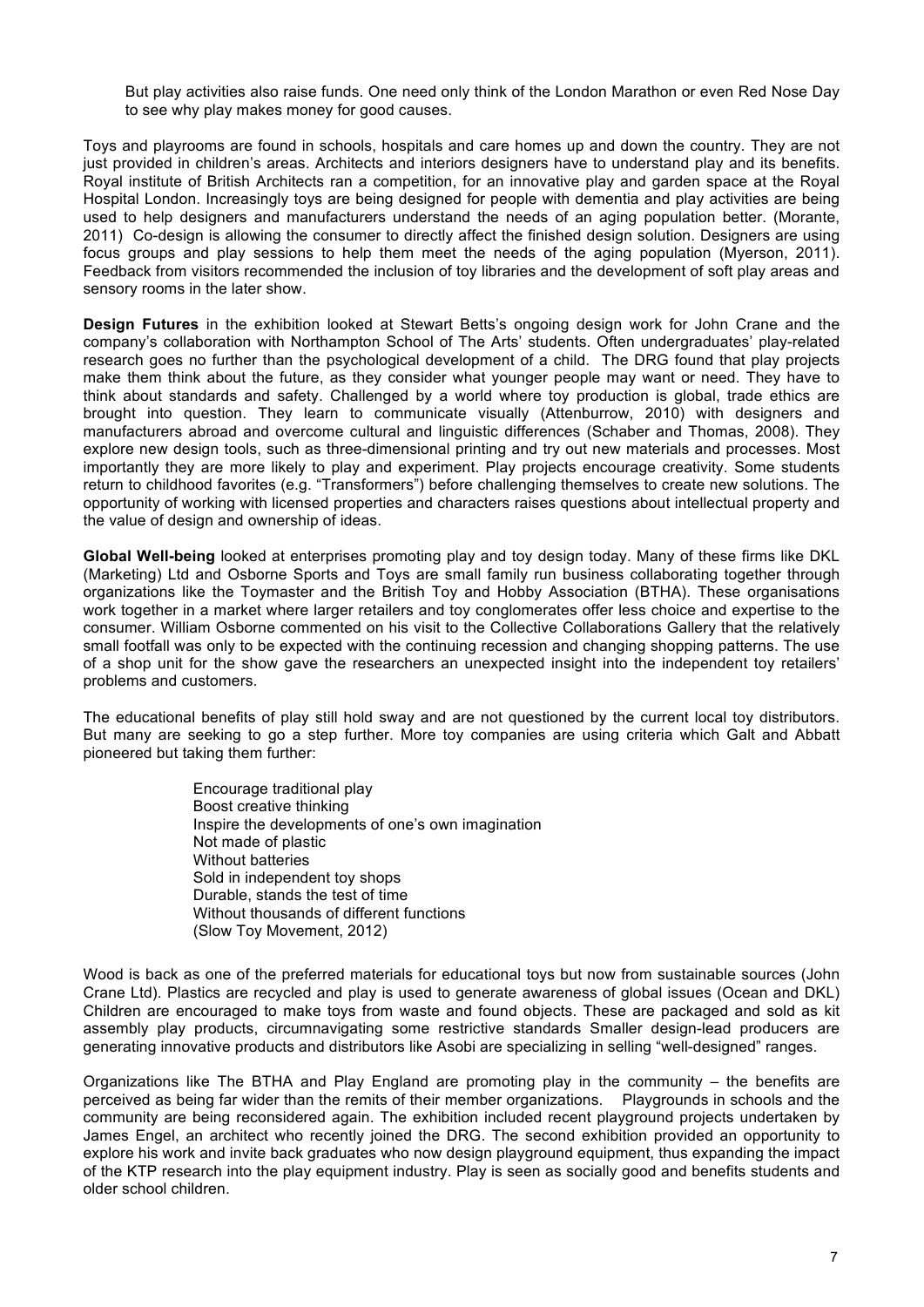**Print and publishing** formed a secondary story throughout the exhibition. Starting with a cabinet of 'Boys Own' books to games sacks sold by Child's Play. The divide between a book and toy has always been close in the child's world. Hornbooks became simple bats, (Thomas, 2011) paper doll books and activity books of all kinds. Local publishers like W. F. Graham in Northampton produce activity books targeting a number of titles for the older person. However graphics plays a powerful role in the industry. Toys and play merchandise can be part of an integrated marketing campaign, be it soft toys for a comparison website and free gifts on the front of magazines. The dividing lines between publishing, games and films are increasingly blurred. Screens technologies are leading the way to new products. For some manufacturers, the licensed property route is a short cut to product development, "lazy" design was the term William Osborne used. Standard proven toy types can be just produced with characters from a new TV series to assure sales. Sometimes the licenses are expensive and hard to obtain. In the late 1980's Hestair Hope had bought Kiddicraft Toys and Maclaren Prams, licensed Rachel B Stevens exclusively to create images and patterns to work across all their products. They wanted control and to hold the brands together without the expense of an outside license. Twodimensional design can be vital.

Licensed properties have become increasingly popular because of the income they generate for toy producers as well filmmakers (Fleming, 1996 and Kline, 1993). The earliest licensed character featured in the exhibition was Bonzo the Dog and a cartoon image dating for 1923 (Babb, 1988). From the film industry we showed a film of the production of Star Wars toys at Palitoy, a division of Mettoy (MACE, 1980) Children's television has generated spin off toy ranges. The DRG has been working on a project with the "Camberwick Green" television series, turning characters like Windy Miller into games and phone apps. Parents are be able to introduce their children to television characters they remember not by showing them old videos but by playing with games on tablets. The world of the E-book, i-Pad and toys controlled by apps are all changing toy and games industry. William Osborne pointed out the increasing sales of Games Workshop figures creating a new generation of modelers. The miniature world they create is a new take on the toy soldier, with fantasy battles rather than real events.

The **Creative Communities** area of exhibition was primarily about adults playing at work. In the nineteenth century forward looking employers like Cadbury and Lever provided sports facilities for their staff and encouraged other forms of play such as brass bands and amateur dramatic societies. BCE (Distribution) Ltd are involved designing games for adults to use in bars, clubs and leisure centres. Students find their products in the union bar.

Today the use of play at work is different with firms like Pixar and Google actively creating play interiors to inspire and encourage their staff. They bring outdoor play equipment indoors, put up sheds, set up pool tables and create indoor putting greens on synthetic grass. The creation of spaces for play we have already seen as important to schools and therapeutic communities, so architectural and interior design practices have to respond and are taking a lead. As we have already seen play is also used by business to train and educate staff.

DRG included a garden shed as part of a play office interior but it also represented adult leisure and hobbies. The Bassett-Lowke Society set up the shed as a train enthusiast's workshop. The shed in British culture is seen as a place where play and creativity is allowed. Roald Dahl wrote his stories in his shed and when Gerry Anderson died in 2012 it was reported (Anon., 2013) that his shed workspace was left brimming with new ideas for puppets and television programming. We are all being encouraged to be creative at work, in our spare time and when we retire. When the organisers described this section as about adult play, some responded that the term had connotations of gambling dens and brothels, and therefore forms of play and toys not considered as particularly beneficial for the community.

#### **Response and Analysis from ALL PLAY Exhibitions**

The feedback from the events has taken time to collect and analyse. For those involved in the toy industries or using play in education the exhibition has set up a locus for sharing knowledge and experience. The firms approached were all encouraging. All the forty toy designers and enterprises involved have been approached to discuss the value of the event to their activities and how the DRG can work with them in the future.

The numbers of visitors finding the gallery by chance was limited to less than two hundred and efforts will be made to invite more groups to the second exhibition. DRG intend to build on internal cross-disciplinary collaborations with Schools of Health and Education.

Through the symposium cross-cultural connections have been forged, as 80% of the papers received were from speakers abroad – including Finland, New Zealand, India, Greece and Germany. The toy firms involved varied from craft toy makers like John Gould to large global toy firms like Mattel. Knowledge Transfer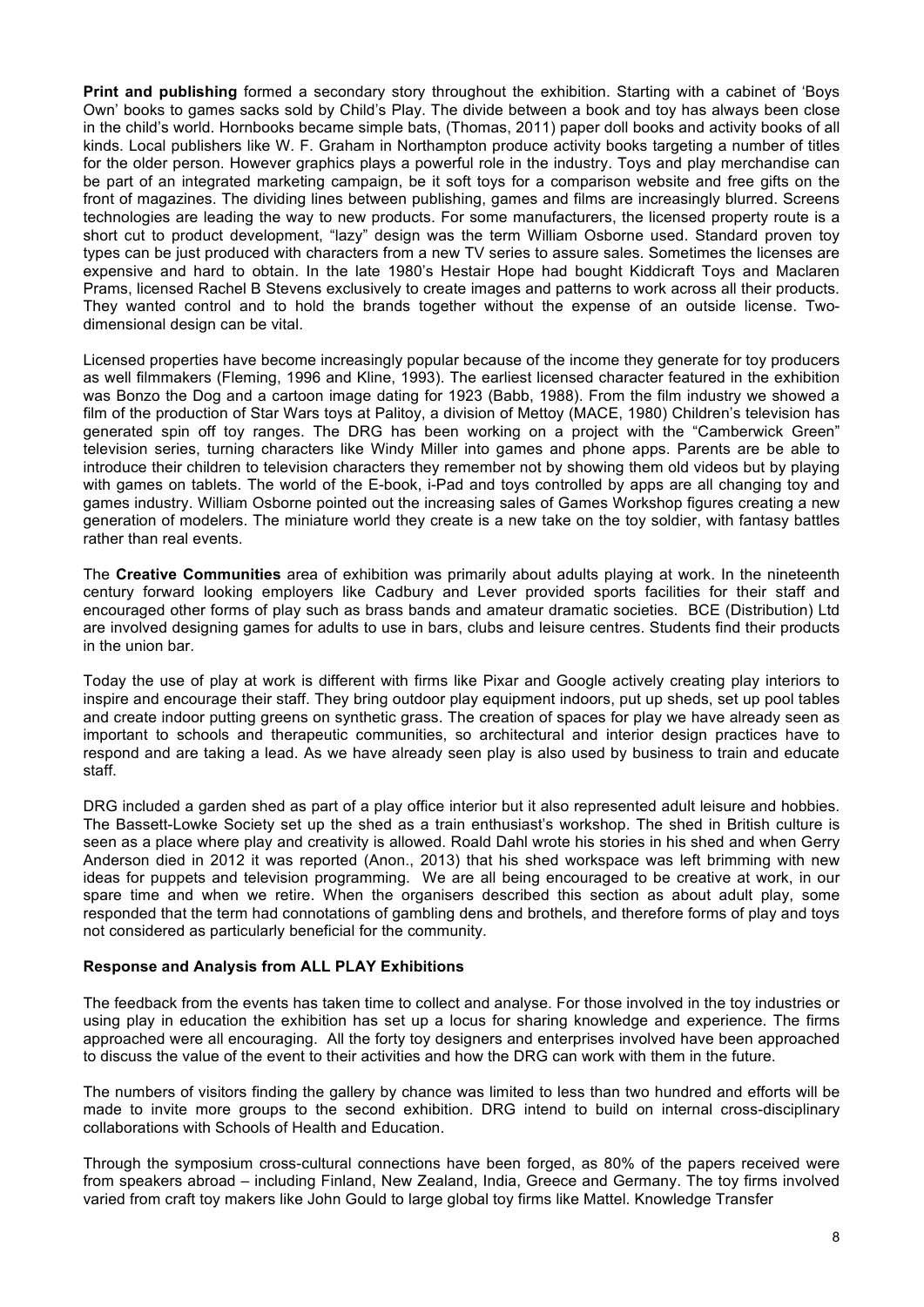Partnerships have allowed local toy distribution firms to set up design capabilities locally. The KTP have generated income but they have also set-up new collaborations. The DRG have been approached with suggestions for two new partnerships; a toy design project based on Boys Own Annuals and another request to improve the design of a regional theme park.

The DRG were aware that the KTP projects had made a significant difference to the enterprises involved. The idea that an exhibition as a way of sharing the positive experience of the KTP projects and has proved to be far more than a showcase. It has introduced the impact of the DRG research to the wider toy and play industry in the region. This event has created a call for a local historical study of the industry. Each section of the exhibition gained a different response from visitors, depending on how they use play in their lives and enterprises. Educators at all levels saw the exhibition as a small case study from a much longer history of education ideas. The small and medium enterprises involved are quite passionate about the importance and relevance of what they produce and appreciate the opportunity to share experience and present their products within the research project. They have become valued external members of the DRG.

## **The Next Step**

The orgainsers have found more related research and interest than they expected about play and toy design. Toy design has been covered by the Museum of Modern Art in New York's recent exhibition (Kichin, 2012) and the Victoria and Albert Museum research on British Toy Making Project. There is an ever-growing body of work about play in primary education. The decision to use the exhibition as a research tool brought diverse groupings together with the potential to continue research in the area of play. The DRG intend to add to the body of literature by publishing a fuller catalogue and symposium proceedings.

The DRG's work with the local toy distribution industry indicates the increasing international importance of creativity and design in the play sector. It is clear that expertise lies in the region with the key players being small and medium enterprises. The DRG's KTP work and ALL PLAY exhibition provided a show case for what is happening local and internationally. The effects of new technologies such as rapid prototyping, threedimensional printing and laser cutting make design-led ranges and these lead to the possibility of product development and production in the UK. The DRG through this exhibition has taken a lead.

## **Playing with Conclusions - Creative Value of the Research**

ALL PLAY was the umbrella title that aimed to bring better understanding of how play is used and its potential to drive further work. It has been suggested that it would be inspirational to see ALL PLAY logo on toys, which express a series of values about toy design. This research has focused on toy design, but play is just as relevant to fashion, film making, and high tech industries. This paper has illustrated that the organization of an exhibition is a valuable method of gathering information and generating discussion across areas of practice and research. Looking back at the KTPs even without conclusive data it is possible to see the value these projects have benefited the individual toy companies and DRG.

The DRG approached two firms that use play to educate the general public. Both Tim Rowett Toys and Eco Action Games promote science, sustainability and management skills. Both are involved in teaching skills such as team building and creativity for corporations not directly involved in toys or the creative industries. They were invited to contribute to the symposium and encourage the delegate to play. All the information gathered from the community based "Collective Collaborations" exhibition has influenced the second exhibition and symposium. At the graduate New Designers exhibition in July 2013 there were about a dozen toy or play projects. A Central St Martins graduate's product was a set of components that helped children turn sticks into toys won a prize. The suggestion was made that ALL PLAY could be an opportunity to bring graduates and manufacturers together. Already several local playground companies now employ Northampton graduates. The three organizations involved in the KTPs testify to the value of design in their current business plans and the role the DRG played in that process at the cross roads of toy innovation.

# **References**

Anonymous (2013) *Gerry Anderson* News Story, Metro 9 April 2013 London: Metro Newspaper Attenburrow, D. H. (2009) The Design Decision Trail: a transition tool to design employment. Paper presented to: *Transitions: Learning and Teaching Conference, University of Northampton, 13 May 2009* Attenburrow, D. H. (2010) Mapping the tutorial dialogue. Paper presented to: *University of Northampton Learning and Teaching Conference: Learning Dialogues, University of Northampton, UK, 13 May 2010*.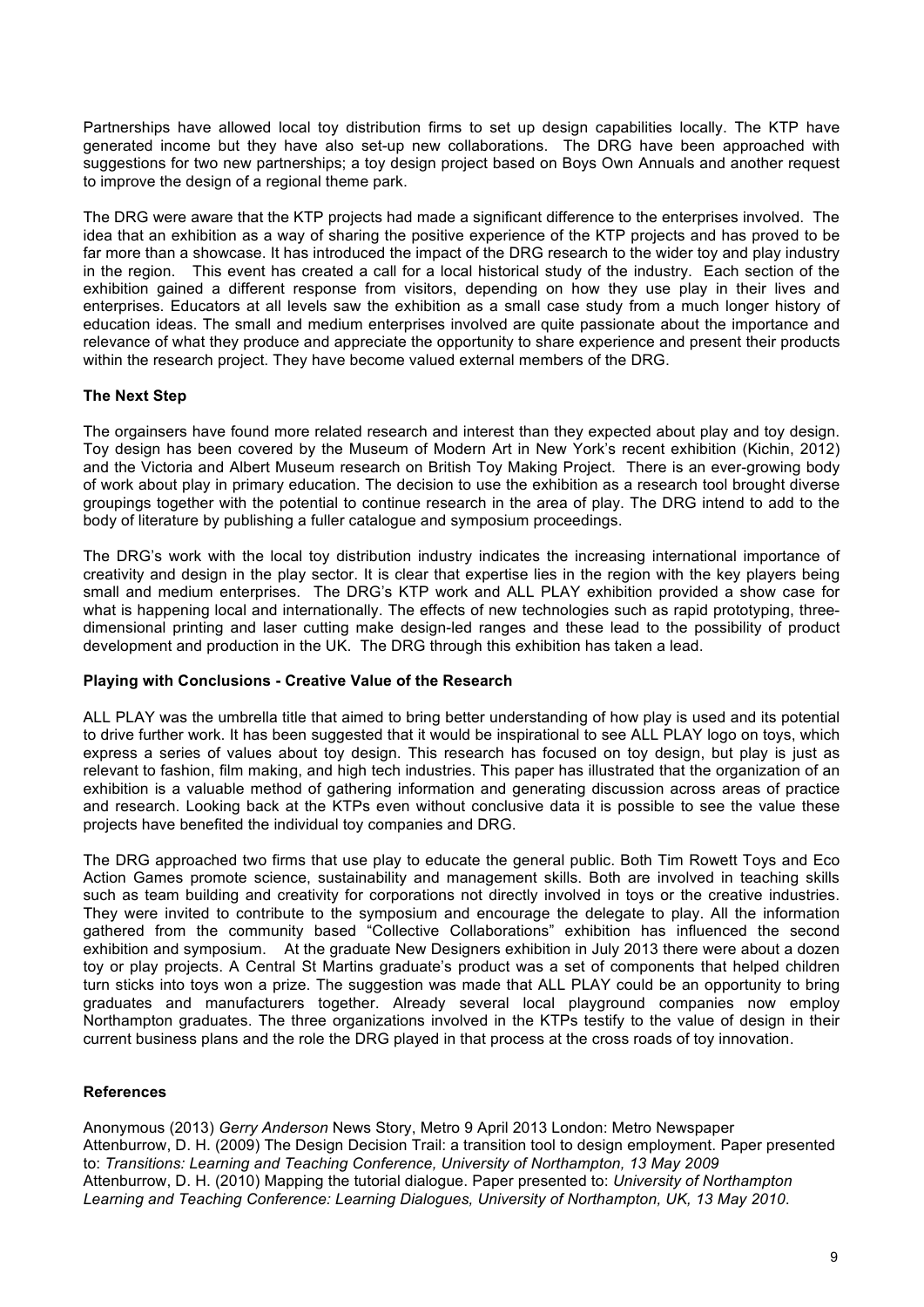Attenburrow, D. H. (2010) Visual conversation. Workshop presented to: *Drawing Research Network Annual Conference 2010 (DRN 2010): Observation, Mapping, Dialogue, University of Brighton, 14 September 2010*. Attenburrow, D. H. (2012) The design decision trail. In: Buck, L., Frateur, G., Ion, W., McMahon, C., Baelus,

C., De Grande, G. and Verwulgen, S. (eds.) *Design Education for Future Wellbeing: Proceedings of the 14th International Conference on Engineering and Product Design Education (E&PDE 12).* Westbury: Design Society. 9781904670360. pp. 737-741.

Babb, Paul and Owen, Gay (1988) Bonzo *the Life and work of George Studdy*, Shepton Beauchamp: Richard Dennis

Bassett-Lowke (1937) *Northampton* Film Footage University of Northampton

British Pathé Ltd (1968) *Rosebud Toys* Film Screened 25 January 1968 London: British Pathé

Brown, Kenneth (1998) *Design in the British Toy Industry Since 1945* Journal of Design History, Vol.11, No 4 pp 323-333 Oxford: Design History Society/OUP

Butcher, J. and Schaber, F. (2011) Enhancing design learning through partnerships: the case of Joinedupdesign for Academies. *Networks.* **13** 1756-963x.

Craft, Anna (2011) *Creativity and Education Futures Learning in a Digital Age*: Stoke on Trent: Trentham Books

Fleming, Dan (1996) *Powerplay – Toys as Popular Culture* Manchester: Manchester University Press Fuller, Roland (1984) *The Bassett Lowke Story* London: New Cavendish Books

Hillier, Mary (1965) *Pageant of Toys* London: Elek Books

Huizinga, Johan (1998) *Homo Ludens* (Reprint) London: Routledge

Kinchin, Juliet and Aidan O'Connor (2012) *Century of the Child: Growing by Design 1900-2000* New York: The Museum of Modern Art

Johnson, James E (2007) *Play and Creativity* Conference Paper at Play and Creativity Conference May 30-31 2007 Tainan, China

Kline, Stephen (1993*) Out of the Garden – Toys and Children's Culture in the Age of TV Marketing* London: Verso

Media Archive of Central England (1977) *Teddy Bears* Screened 2, March 1977 Lincoln: Anglia Television (ATV)

Media Archive of Central England (1980) *Metros (Mettoy)* Screened 5, December 1980 Lincoln: ATV Media Archive of Central England (1982) *Sindy Doll* Screened 11, March 1982 Lincoln: Central News Media Archive of Central England (1982) *Star Wars* Screened 28,October 1982 Lincoln: Central News Morantes, Miriam (2011) *"Sociable": A Motivating platform for elderly networking, mental reinforcement and social interaction* Paper, The 6th ITRA World Congress, 26-30 July 2011 Bursa, Turkey Moyles, Janet (2010) *The Excellence of Play* Maidenhead: Open University McGraw Hill

Myerson, Jeremy and Lee, Y (2011) *Designing for the people with the people and by the people*, Design Activism paper at Design and Activism and Social Change, Design History Annual Conference 7-10 September2011 Barcelona, Spain

Page, Hilary (1953) *Playtime in the First Five Years* London; George Allen and Unwin Schaber, F., Turner, R. L. and Betts, S. (2007) From ivory tower to fantasy castle: a design case study of industrial collaboration. Paper presented to: *International Conference on Engineering Education (ICEE), University of Coimbra, Portugal, 3-7 September 2007*.

Schaber, F. and Turner, R. L. (2008) Enhancing student learning in design: research and inquiry skills through live projects. Paper presented to: *4th Centre for Learning & Teaching in Art & Design (CLTAD) Conference, New York, USA, 3-4 April 2008*. Also presented at: University of Northampton Learning and Teaching Conference, Northampton, 14 May 2008

Schaber, F. (2008) Last works: networks of design, business and technology in the shoe and leather industry. Paper presented to: *Networks of Design Conference, University College Falmouth, 3 - 6 September 2008*. Schaber, Friedemann, Vicki Thomas (2008) *Knowledge Transfer: Industry, Academia, and the Global Gift Market*, Design Management Journal, Vol. 4 no 1, Oct 2008

Schaber, F. (2009) Creating better communities: involving design students in regeneration projects. In: Clarke, A., McMahon, C., Ion, W. and Hogarth , P. (eds.) *DS 59: Proceedings of E&PDE 2009, the 11th Engineering and Product Design Education Conference - Creating a Better World.* Glasgow: The Design Society. 9781904670186. pp. 514-519.

Schaber, F. and Turner, R. L. (2009) Building employability and industrial engagement into the design curriculum. Paper presented to: *International Conference on Engineering Education and Research (ICEE/ICEER 2009), Seoul, 23-28 August 2009*.

Schaber, F. and Butcher, J. (2010) Joinedupdesign for Academies: enhancing design learning through complexity. Paper presented to: *Design Research Society International Conference (DRS2010): Design & Complexity, Montreal, Canada, 07-09 July 2010*.

Schaber, F. and Turner, R. L. (2010) Design and local development: case studies from the UK. In: *1st International Congress of Design and Innovation of Catalonia Book of Abstracts.* Terrassa, Barcelona: FUNDIT Sabadell. 9788493616519. p. 43.